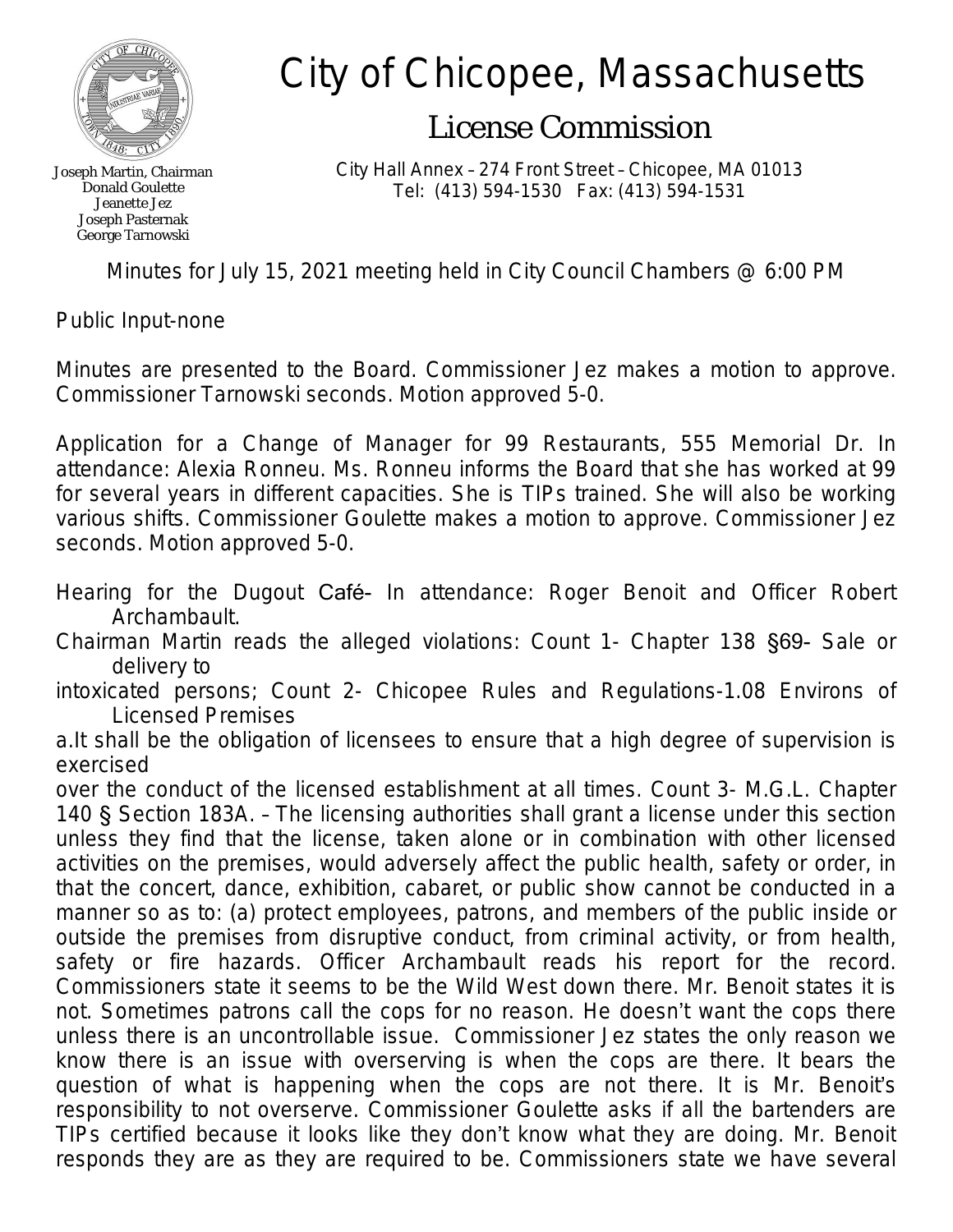reports dating back several years for the same offenses. Overserving is becoming a disturbing occurrence. Somebody can't sit there all day drinking and not be overserved by the end of the day/night. This needs to stop. Commissioners ask what Mr. Benoit's schedule is. He states he starts at 6:00 AM until 2:30 PM and then returns around 12:30- 1:00 AM to close. The incidents are happening when he is not there. He is asked what his responsibilities are as a manager. He states to make sure the patrons are not overserved and the business runs efficiently and everyone gets home safe. He is asked if his schedule should change to curb these incidents. He responds that it should and he will have to hire somebody. And should the bartenders be re-trained or have additional training. He agrees that it wouldn't hurt. It is stated that he should consider changing his hours. It is very concerning to the Commission that these incidents keep happening. It affects the city by tying up police officers when you have 3 or 4 cars responding. The Commission is trying to work with him to alleviate these issues. Mr. Benoit understands the concerns. Commissioner Jez makes a motion that Count 1 is founded. Commissioner Goulette seconds. Motion approved 5-0. Commissioner Jez makes a motion that Count 2 is founded. Commissioner Goulette seconds. Motion approved 5-0. Commissioner Jez makes a motion that Count 3 is founded. Commissioner Goulette seconds. Motion approved 5-0. Commissioners discuss the violations and the need for a corrective action plan and the need to work with the police department. There is a need for punishment but also Mr. Benoit needs to realize that there needs to be changes made in order to continue holding a license. The prior violations are read for discussion. There was a total of 11 days that were held until Covid regulations were lifted. There needs to be several things addressed with his employees. Commissioner Jez makes a motion on Count 1, Count 2 and Count 3 to suspend all licenses for a period of one (1) day each and added to the 11 days that need to be served and that an action plan submitted prior to the next meeting. Commissioner Tarnowski seconds. Motion approved 5-0. This suspension is to be served on the following dates: August 2- 3, August 9-10, August 16-17, August 23-24, August 30-31, September 6-7, and September 13-14, 2021. Chairman Martin states that an action plan needs to be submitted and should include a different work schedule for the manager, retraining of all employees including himself and hiring more staff.

Hearing for Kennedy Post 275- In attendance: Louis Brault. Mr. Brault informs the Board that he will be the new manager and will be completing the paperwork he has been given. The building is for sale and there has been interest but nothing formalized yet. If the building is not sold they will re-open. Commissioner Tarnowski states there are parties being held there and it is illegal to sell alcohol and they need to stop.

Hearing for Chicopee Convenience Store-In attendance: Mohammed Khokar. Mr. Khokar informs the Board that he has made a payment. He also has made an arrangement with the Collector. This is confirmed with Ms. Taillefer. Commissioner Goulette makes a motion to approve. Commissioner Tarnowski seconds. Motion approved 5-0.

Review and discussion of suspensions from 2020- Commissioners review a suspension for American Legion Post 452 from 2020. Now that Covid restrictions have been lifted a date for the 3 day suspension can be set. Commissioner Jez makes a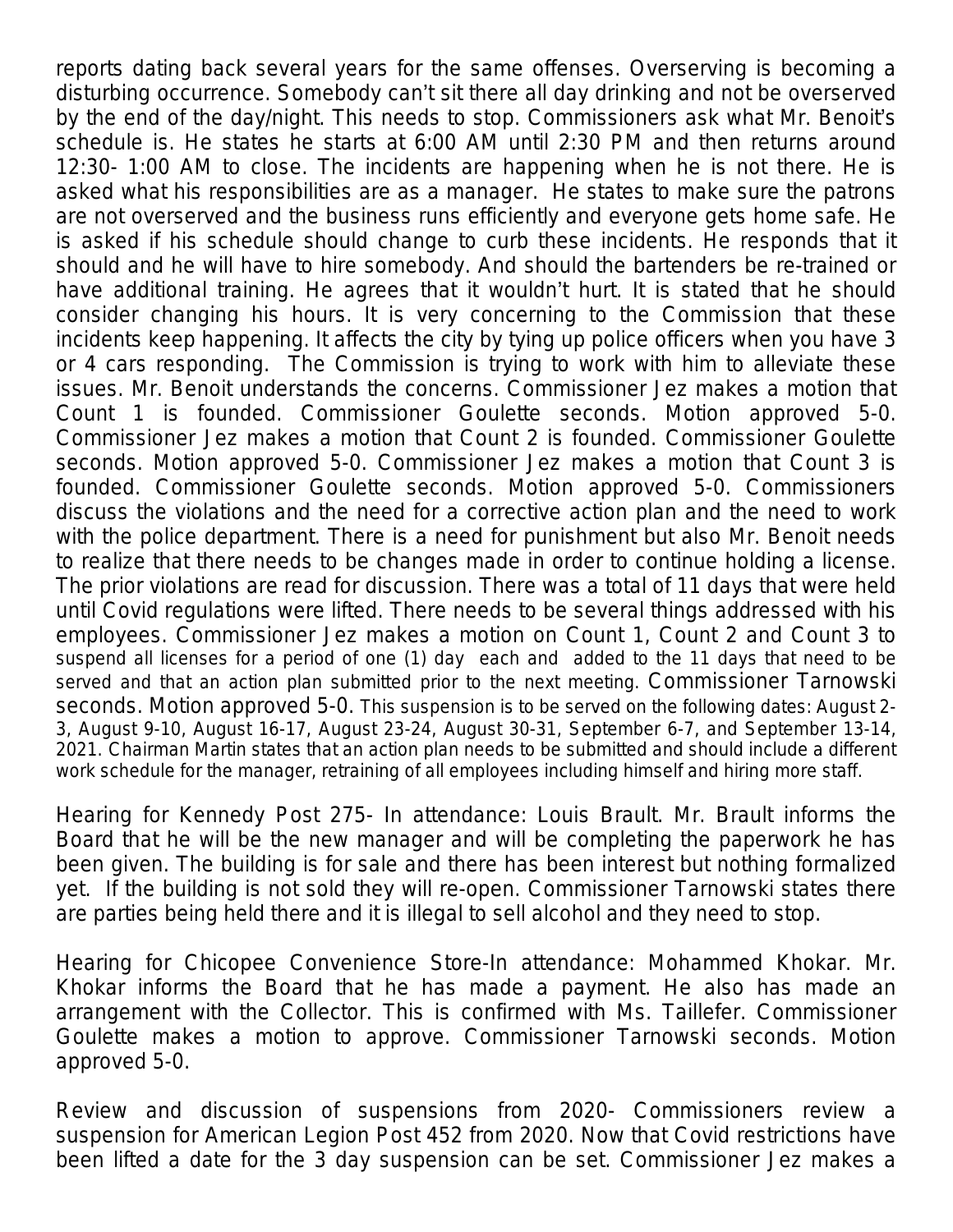motion for the suspension to be served August 2, 3, 4, 2021. Commissioner Tarnowski seconds. Motion approved 5-0.

Review of Court Yard Café license- Commissioners are updated as to the status of this business. Mr. Williams has not filed any paperwork to change the location of the license. He no longer has a valid lease at the Grove St location. The landlord would like to rent the space again but with a license still located there they are unable to. Commissioner Jez makes a motion to schedule a revocation/cancellation hearing. Commissioner Tarnowski seconds. Motion approved 5-0.

Application for a Special One Day Permit (Beer/Wine) for the Friends of Chicopee Senior Center, 5 West Main St for the Senior Center Cookout/Picnic to be held on Wednesday August 18, 2021 from 3:00 PM until 8:00 PM with R. Kupiec as applicant (there are 2 seating times for the event with inside and outside dining) Commissioner Jez makes a motion to approve. Commissioner Goulette seconds. Motion approved 5-  $\Omega$ .

Application for a Special Event Permit for the K of C Elder Council, 460 Granby Rd with Paul Kelly as applicant for the Weekly Car Shows to be held from 4:00 PM until 8:00 PM on the following dates: Wednesday July 21, 28 Wednesday August 4,11,18,25 Wednesday September 1,8,15 Saturday September 18 Commissioner Jez makes a motion to approve. Commissioner Goulette seconds. Motion approved 5-0.

Application for a Special One Day Permit(All Alcohol) for the K of C Elder Council, 460 Granby Rd for a Lorraine's Soup Kitchen Fundraiser with Live Music and 3 bands to be held on Saturday August 28, 2021 from 1:00 PM until 10:00 PM with Bobby Liswell as applicant (Rain date Sunday August 29, 2021)

Commissioner Jez makes a motion to approve. Commissioner Goulette seconds. Motion approved 5-0.

Application for a Special One Day Permit (Wine/Malt) for Geraldine's, 116 School St with Richard Harty as applicant for Live Concert/Band Performance to be held on the following dates:

Thursday July 29 from 5:00 PM until 9:00 PM

Sunday August 8 from 3:00 PM until 9:00 PM

Sunday August 15 from 3:00 PM until 9:00 PM

Saturday August 28 from 12:00 PM until 7:00 PM

Commissioner Jez makes a motion to approve contingent on the success of the first date. Commissioner Goulette seconds. Motion approved 5-0.

Application for a Mobile Common Victualer for Buen Provecho (new)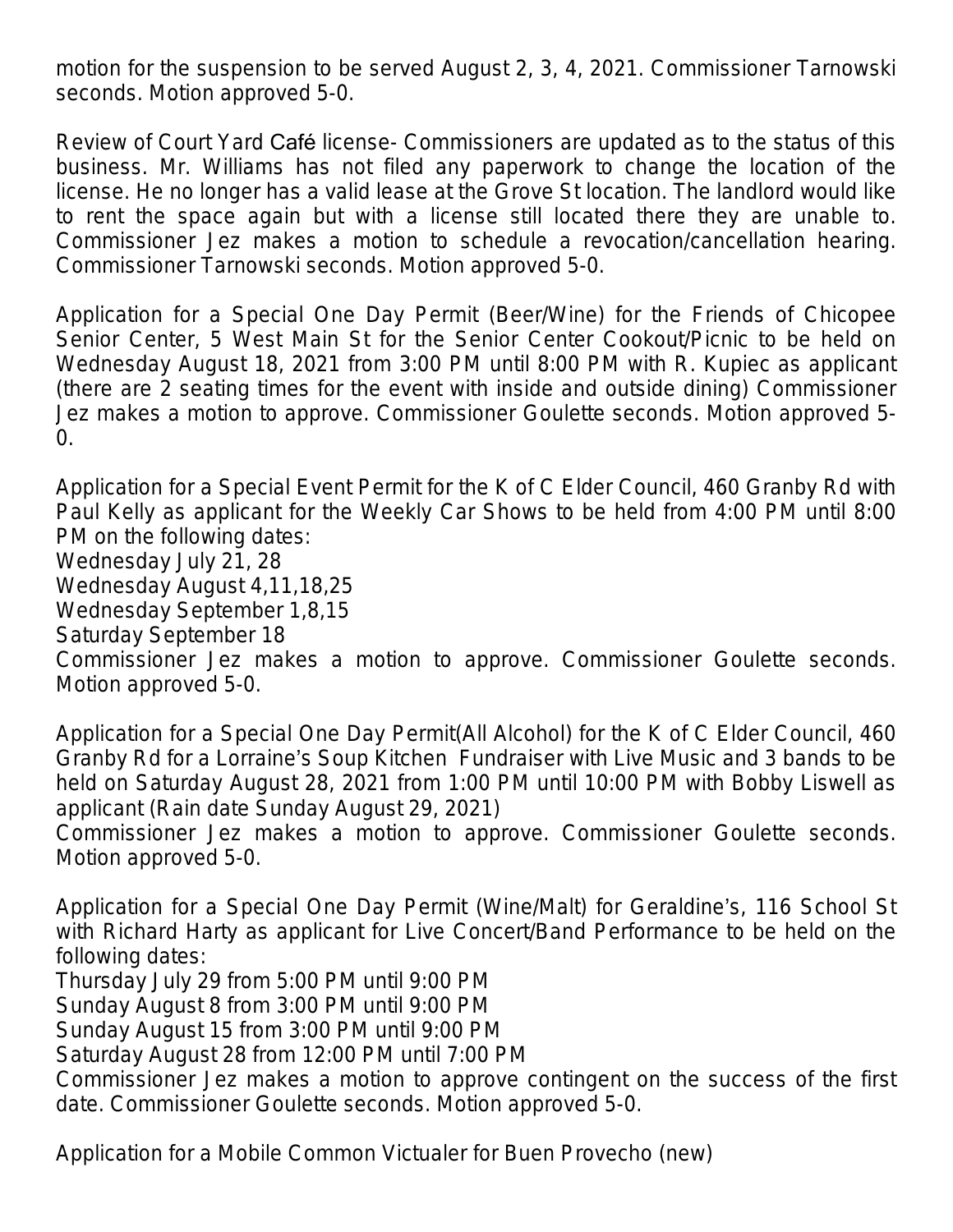Commissioner Goulette makes a motion to approve. Commissioner Jez seconds. Motion approved 5-0.

Application for a Common Victualer for Pastorpiff, LLC, 165 Front St (new) In attendance: Terron Hall and Alonzo Marks, Cpt. Ben Turnberg and Det. Mike Dion. Mr. Hall informs the Board that he has rented space at 165 Front St from Silverbrick (Real Estate owner). He was never told he would need any permits or licenses from the city. He is a stand-up comic and rented the space for comedy shows, an event space, parties, sweet 16 parties, showers, etc. He has recently learned of the need for licensing. Also that there might be some code issues with the building. His plan was to bring food in for the events. He was also planning on allowing his renters to bring in their own alcohol. Chairman Martin states that is not allowed in Chicopee. He would like to eventually apply for a liquor license. Mr. Marks states they have been looking at other spaces in the area but they are out of their price range. Cpt. Turnberg has inspected the building and there are many safety issues that need to be dealt with including the fire escape. There will be inspections by several departments scheduled shortly. They will need a list of the current businesses to determine if there is a need for permitting or licensing for those as well. Chairman Martin states that due to uncertainty of the condition of the building and if there is code violations it is premature to act on this application. An inspection report should be issued to determine if the building is up to code in order to allow this type of business to operate in the space. This application will be tabled until it is determined it is safe for this business to operate in the space. **Update**- Mr. Hall was in the office and stated that he feels his business is being unfairly targeted as there are other businesses still operating in the space. He was advised some of those businesses do not need to be licensed through this office and that he was not properly licenses at this time On the advice of his lawyer he will continue to operate until he receives notice from the City to cease and desist. He was advised by Ms. Taillefer to not operate as he could be criminally charged. After he left, Ms. Taillefer sent an e-mail to the Building, Fire, Health and Law departments advising of them of Mr. Halls' statements. There was a meeting held with all these departments to determine the next step. Ms. Pikula advised each department to send her all the violations from each department and she would draft a Cease and Desist letter to the owners of the building and a copy sent to each business if necessary. This is an ongoing process and the Commission will be updated on the progress as it continues.

Application for a Weekday Entertainment License (Monday-Saturday 9:00 AM until 2:00 AM) for Pastorpiff, LLC, 165 Front St (new) This application will be tabled until it is determined it is safe for this business to operate in the space. See above.

Filing fees are read by Commissioner Jez

Review of Police reports- There are several reports for Cabotville, 165 Front St. There has been an increase in the rental of spaces within the last few months. There has also been an increase in after hour's parties with no appropriate licensing. This has